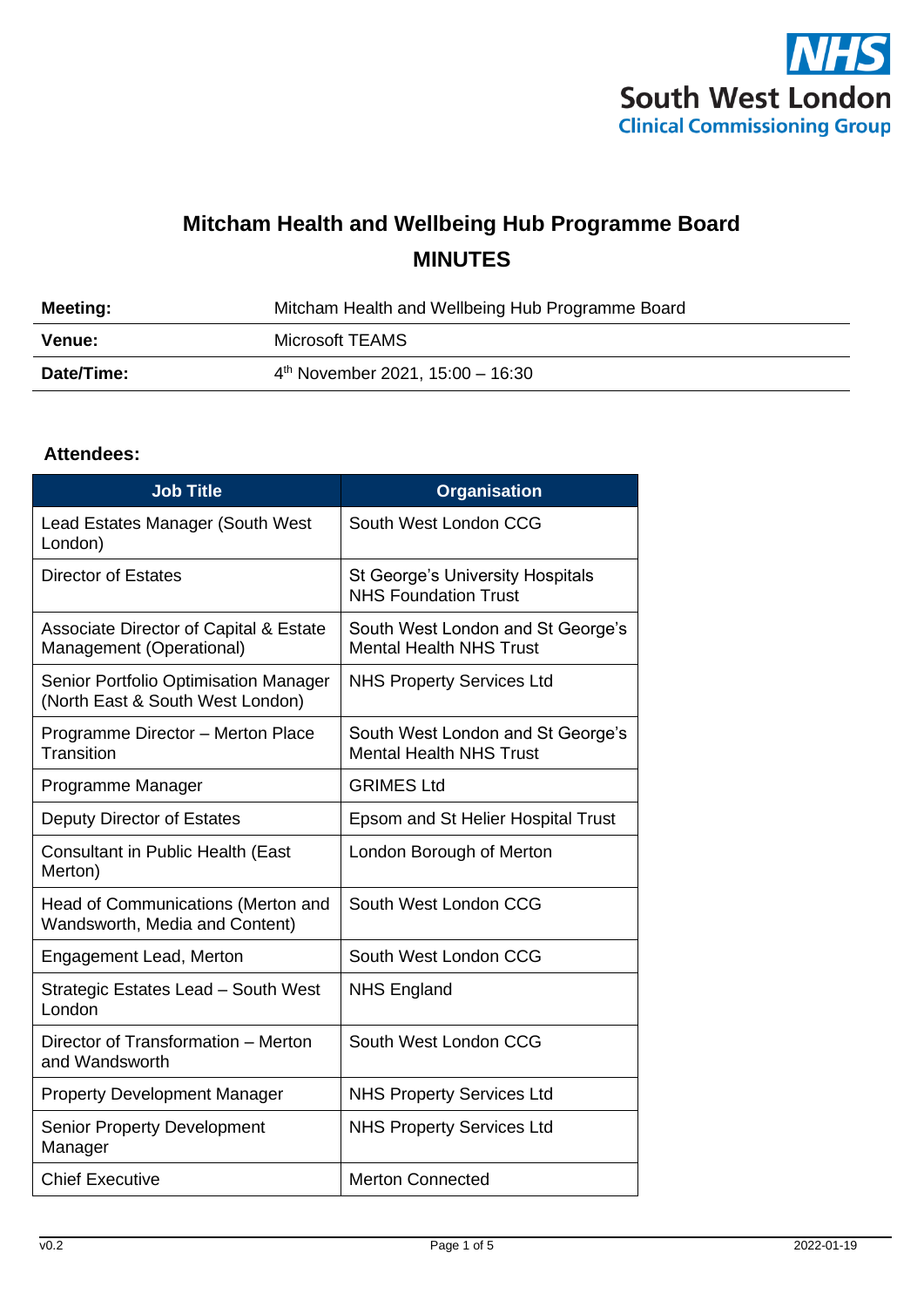

| <b>Job Title</b>                                                  | <b>Organisation</b>                                            |
|-------------------------------------------------------------------|----------------------------------------------------------------|
| Associate                                                         | <b>GRIMES Ltd</b>                                              |
| Deputy Director of Operations<br>(Interim) -- South West Division | <b>Central London Community</b><br><b>Healthcare NHS Trust</b> |
| Director of Public Health                                         | London Borough of Merton                                       |

## **Apologies:**

| <b>Job Title</b>                                     | <b>Organisation</b>                       |
|------------------------------------------------------|-------------------------------------------|
| Locality Executive Director Merton and<br>Wandsworth | South West London CCG                     |
| Director of Children, Schools and<br><b>Families</b> | London Borough of Merton                  |
| Interim Director Community and<br>Housing            | London Borough of Merton                  |
| Deputy Director of Finance, Merton                   | South West London CCG                     |
| Chair                                                | <b>Wilson Wellbeing Steering</b><br>Group |
| Wilson Wellbeing Programme Lead                      | People Work Consulting                    |

| <b>Agend</b><br>a Item |                                                                                                                                                                                                                                                                                                                                                                                                                                                                                                                                                                                                                                                                                                                                                                                                                                                                                               | <b>Action</b><br>Log<br>Ref. |
|------------------------|-----------------------------------------------------------------------------------------------------------------------------------------------------------------------------------------------------------------------------------------------------------------------------------------------------------------------------------------------------------------------------------------------------------------------------------------------------------------------------------------------------------------------------------------------------------------------------------------------------------------------------------------------------------------------------------------------------------------------------------------------------------------------------------------------------------------------------------------------------------------------------------------------|------------------------------|
| 1.                     | <b>Welcome, Introductions and Declarations of Interest</b><br>The Interim chair, the Lead Estates Manager for the CCG, confirmed a new<br>$\bullet$<br>Chair and SRO is appointed.<br>There were no declarations of interest.                                                                                                                                                                                                                                                                                                                                                                                                                                                                                                                                                                                                                                                                 |                              |
| 2.                     | <b>Minutes of Previous Meeting &amp; Action Log</b><br>Minutes of meeting on 30 <sup>th</sup> September 2021 agreed as accurate record.<br>$\bullet$<br><b>Action Log</b><br>It was agreed that Action Ac-06 could be closed.<br>$\bullet$<br>Ac-01: It was noted that the governance arrangements were still in progress.<br>$\bullet$<br>Ac-02: It was noted that the Communications Plan would be discussed later in<br>$\bullet$<br>the meeting.<br>Ac-03: It was noted that the stakeholder group membership could be finalised<br>$\bullet$<br>once the Communications Plan was in place.<br>Ac-04: It was noted that a short-term programme for the next six months has<br>$\bullet$<br>been tabled.<br>Ac-05: It was noted that the Action is still in progress.<br>٠<br>Ac-07: It was noted that a Programme Highlight Report will be produced for<br>$\bullet$<br>the next meeting. |                              |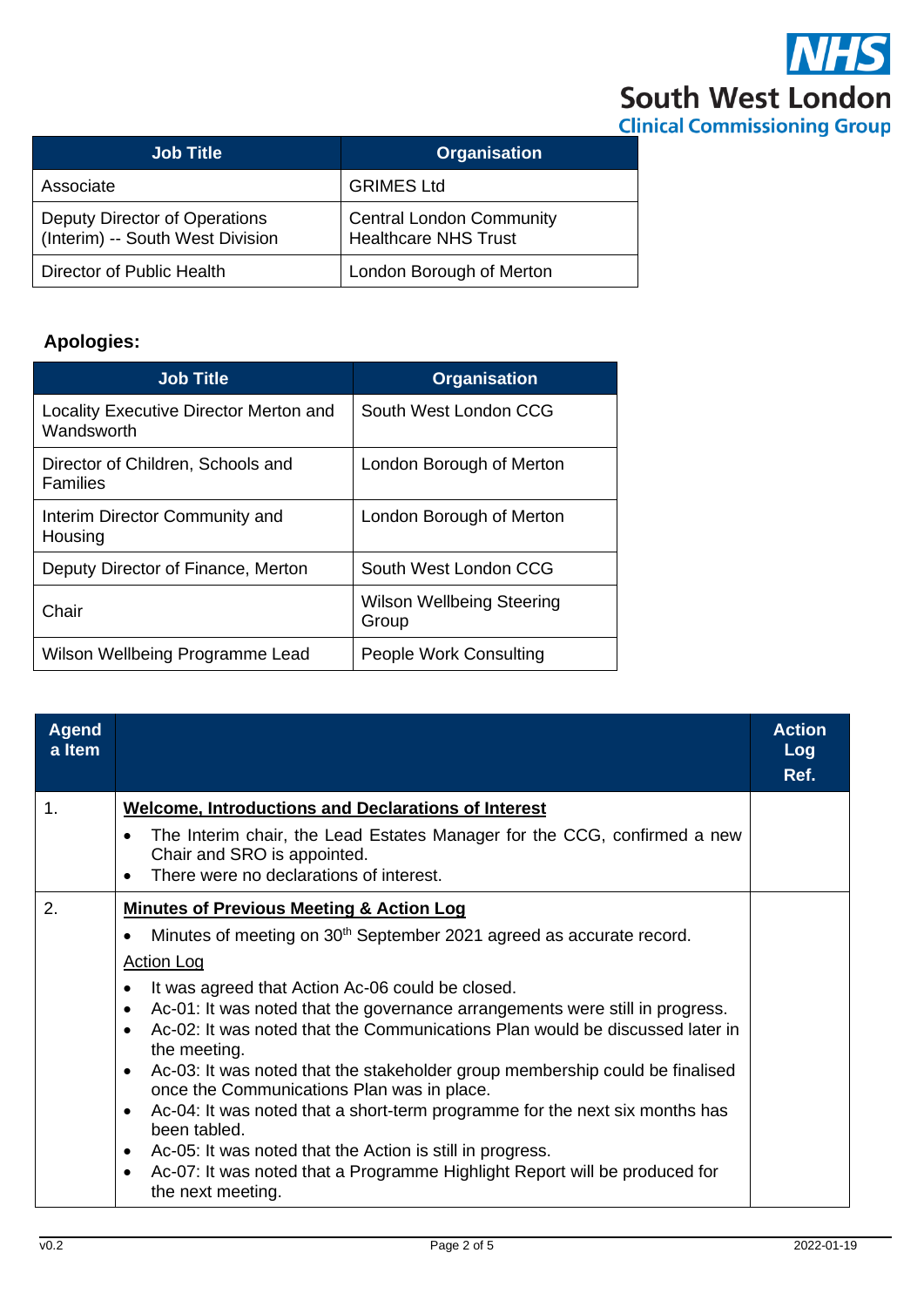$\overline{\textbf{S}}$ South West London **Clinical Commissioning Group** 

| <b>Agend</b><br>a Item |                                                                                                                                                                                                                                                                                                                                                                                                                                                                                                                                                                                                                                                                                                                                                                                                                                                                                                                                                                                                                                                                                                                                                                                                                                                                                                                                                                                                                                                        | ,,,,,,,,,,,,,,,,,,,,,<br><b>Action</b><br><b>Log</b><br>Ref. |
|------------------------|--------------------------------------------------------------------------------------------------------------------------------------------------------------------------------------------------------------------------------------------------------------------------------------------------------------------------------------------------------------------------------------------------------------------------------------------------------------------------------------------------------------------------------------------------------------------------------------------------------------------------------------------------------------------------------------------------------------------------------------------------------------------------------------------------------------------------------------------------------------------------------------------------------------------------------------------------------------------------------------------------------------------------------------------------------------------------------------------------------------------------------------------------------------------------------------------------------------------------------------------------------------------------------------------------------------------------------------------------------------------------------------------------------------------------------------------------------|--------------------------------------------------------------|
| 3.                     | <b>Short Term Programme (for note)</b>                                                                                                                                                                                                                                                                                                                                                                                                                                                                                                                                                                                                                                                                                                                                                                                                                                                                                                                                                                                                                                                                                                                                                                                                                                                                                                                                                                                                                 |                                                              |
|                        | It was noted that the objective of the current phase of the programme was to<br>$\bullet$<br>agree the preferred site for the Mitcham Hub and approve the preferred option<br>in the Economic Case by March 2022.<br>It was noted that significant time has been allowed in the Programme for<br>٠<br>stakeholder engagement in testing the options.<br>It was agreed that the workshops in the short term programme should reflect<br>$\bullet$<br>the model of care and include multidisciplinary clinical input, to enable MDT<br>working in the new facility.<br>It was noted that the Project requires detailed clinical design to take place in<br>$\bullet$<br>order to determine how the agreed model of care will actually work in the new<br>facility (accounting for new ways of working, providing holistic care to patients,<br>$etc.$ ).<br>It was agreed that the aim to run the workshops in November was too<br>$\bullet$<br>ambitious.<br>It was agreed that transparency with the public was key in terms of what is<br>٠<br>affordable and deliverable, particularly in the light of changes to the<br>Department of Health's capital funding regime from 2021 onwards.<br>It was noted that once the Economic Case has been approved a revised long<br>$\bullet$<br>term delivery programme can be produced for public circulation.                                                                                               |                                                              |
| 4.                     | <b>Terms of Reference Update (verbal)</b>                                                                                                                                                                                                                                                                                                                                                                                                                                                                                                                                                                                                                                                                                                                                                                                                                                                                                                                                                                                                                                                                                                                                                                                                                                                                                                                                                                                                              |                                                              |
|                        | It was noted that work on finalising the governance arrangements for the<br>٠<br>Project is still ongoing.                                                                                                                                                                                                                                                                                                                                                                                                                                                                                                                                                                                                                                                                                                                                                                                                                                                                                                                                                                                                                                                                                                                                                                                                                                                                                                                                             |                                                              |
|                        | <b>Action</b>                                                                                                                                                                                                                                                                                                                                                                                                                                                                                                                                                                                                                                                                                                                                                                                                                                                                                                                                                                                                                                                                                                                                                                                                                                                                                                                                                                                                                                          |                                                              |
|                        | Confirm governance arrangements for the Project and update governance<br>٠<br>structure. Recirculate updated Terms of Reference to Board members via<br>email.                                                                                                                                                                                                                                                                                                                                                                                                                                                                                                                                                                                                                                                                                                                                                                                                                                                                                                                                                                                                                                                                                                                                                                                                                                                                                         | Ac-01                                                        |
| 5.                     | <b>Options Appraisal Documents Review</b>                                                                                                                                                                                                                                                                                                                                                                                                                                                                                                                                                                                                                                                                                                                                                                                                                                                                                                                                                                                                                                                                                                                                                                                                                                                                                                                                                                                                              |                                                              |
|                        | It was agreed that the appraisal scoring structure does demonstrate how the<br>٠<br>preferred option will emerge.<br>The Board recognised the need for the new facility to be deliverable,<br>$\bullet$<br>affordable and flexible in the future as assumptions and models of care are<br>likely to change.<br>It was agreed that the Wilson is the prima facie preferred option given that it is<br>$\bullet$<br>affordable, provides future flexibility, and is more easily deliverable as it is a<br>purely NHS site. It was noted that the Wilson can provide the staff car parking<br>required to make the MDT model work, and the staff car fleet can be<br>electrified to make it sustainable and to meet the net zero carbon requirement.<br>Furthermore, the Wilson scheme does not require decant facilities during the<br>construction phase as there is enough land to accommodate services.<br>It was noted that the Wilson scores lower on accessibility compared to the<br>٠<br>other options and that Project Team needs to develop deliverable mitigations<br>for this factor such as car pooling, use of volunteers, community transport,<br>and discussions with TfL. As there is currently no delivery vehicle or funding<br>mechanism for an option other than the Wilson it is vital that this is explained<br>to stakeholders from the start.<br>It was noted that the model of care has changed since 2014 to reflect the fact |                                                              |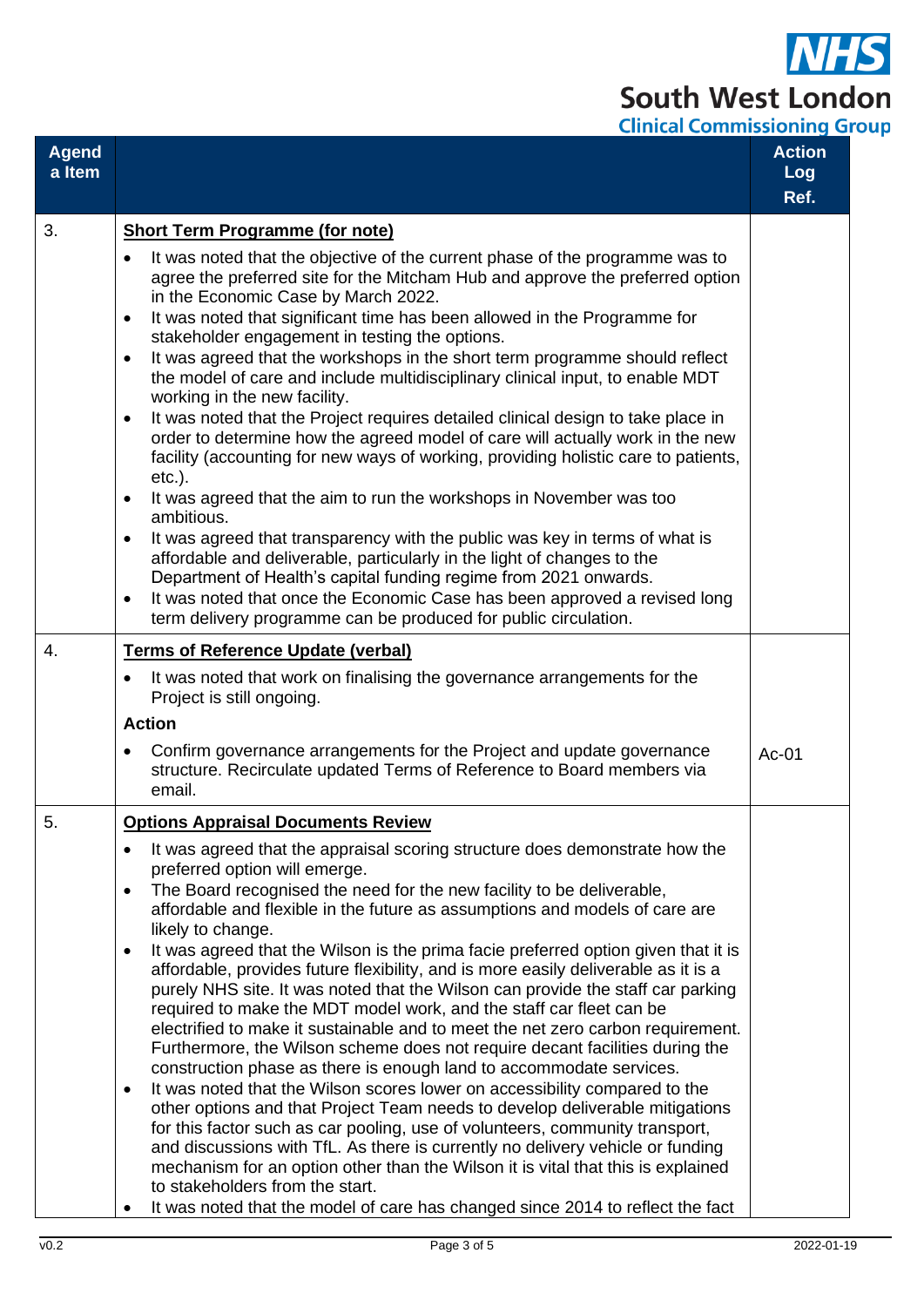## **South West London Clinical Commissioning Group**

| <b>Agend</b><br>a Item |                                                                                                                                                                                                                                                                                                                                                                                                                                                                                                                                                                                                                                                                                                                                                                                                                                                                                                                                                                                                                                                                                                                                                                                                                                                                                                                                                                                                                                                                                                                                                                                                                                | <b>Action</b><br><b>Log</b><br>Ref. |
|------------------------|--------------------------------------------------------------------------------------------------------------------------------------------------------------------------------------------------------------------------------------------------------------------------------------------------------------------------------------------------------------------------------------------------------------------------------------------------------------------------------------------------------------------------------------------------------------------------------------------------------------------------------------------------------------------------------------------------------------------------------------------------------------------------------------------------------------------------------------------------------------------------------------------------------------------------------------------------------------------------------------------------------------------------------------------------------------------------------------------------------------------------------------------------------------------------------------------------------------------------------------------------------------------------------------------------------------------------------------------------------------------------------------------------------------------------------------------------------------------------------------------------------------------------------------------------------------------------------------------------------------------------------|-------------------------------------|
|                        | that it was not sustainable to provide acute diagnostic and outpatient services<br>in the facility, given the proximity to three acute hospitals and the Nelson.<br>It was agreed that the preferred site should be able to accommodate future<br>$\bullet$<br>capabilities and requirements such as future pandemic testing and<br>vaccination programmes and that the options appraisal process should take<br>heed of current initiatives such as diagnostic centres, Cavell Centres,<br>childcare centres and out of hospital care.<br>It was agreed that the engagement process should take stakeholders on the<br>$\bullet$<br>journey the board has made to the preferred option.<br>It was agreed that the engagement process should allow stakeholders to test<br>$\bullet$<br>the robustness of the preferred option.<br>It was agreed that the engagement process should allow stakeholders to<br>$\bullet$<br>identify improvements and weaknesses in the preferred option and for the<br>Project Team and stakeholders to mitigate any weaknesses as far as<br>possible. Workshop participants may also be given the opportunity to input on<br>other issues relating to the service model.<br>The Board agreed that the proposed weightings for the benefits scoring may<br>$\bullet$<br>be used as the basis for the stakeholder engagement process.<br>It was noted that the detailed model of care can be developed once the<br>$\bullet$<br>preferred site has been identified and agreed.                                                                                                                   |                                     |
| 6.                     | <b>Communications &amp; Engagement for Appraisal Process Presentation (tabled)</b><br>It was noted that there has been a lot of frustration in the community about the<br>$\bullet$<br>delays to delivery of the new facility, and that it was important to acknowledge<br>that.<br>It was noted that the objective of the Communications Plan is to ensure that<br>$\bullet$<br>the Programme is influenced by the insights of service users, residents and<br>staff, taking special account of the views of communities in East Merton that<br>are experiencing inequalities. This aligns with the objectives of Integrated<br>Care Systems.<br>It was noted that the Comms and Engagement Team aims to be proactive in<br>communications with stakeholders, in particular being clear with the public<br>that estate projects can take a long time to deliver.<br>It was agreed that the Programme should be open and honest with the public<br>$\bullet$<br>about why things have had to change and take stakeholders on the journey to<br>where we have arrived at in our thinking.<br>It was noted that the Wilson Wellbeing Hub was in the process of being set up<br>$\bullet$<br>and that it is likely to be confused with the Mitcham Health and Wellbeing Hub<br>unless the difference between the two entities is articulated explicitly and<br>clearly.<br><b>Action</b><br>Project Team and Comms Team to report back to Board on final<br>$\bullet$<br>recommendations for an options appraisal and public engagement process<br>that stakeholders can support and that is a good and honest use of their time. | Ac-08                               |
| 7.                     | <b>Next Meeting</b>                                                                                                                                                                                                                                                                                                                                                                                                                                                                                                                                                                                                                                                                                                                                                                                                                                                                                                                                                                                                                                                                                                                                                                                                                                                                                                                                                                                                                                                                                                                                                                                                            |                                     |
|                        | The next meeting is scheduled for 14 <sup>th</sup> December, 15:00-16:30.                                                                                                                                                                                                                                                                                                                                                                                                                                                                                                                                                                                                                                                                                                                                                                                                                                                                                                                                                                                                                                                                                                                                                                                                                                                                                                                                                                                                                                                                                                                                                      |                                     |